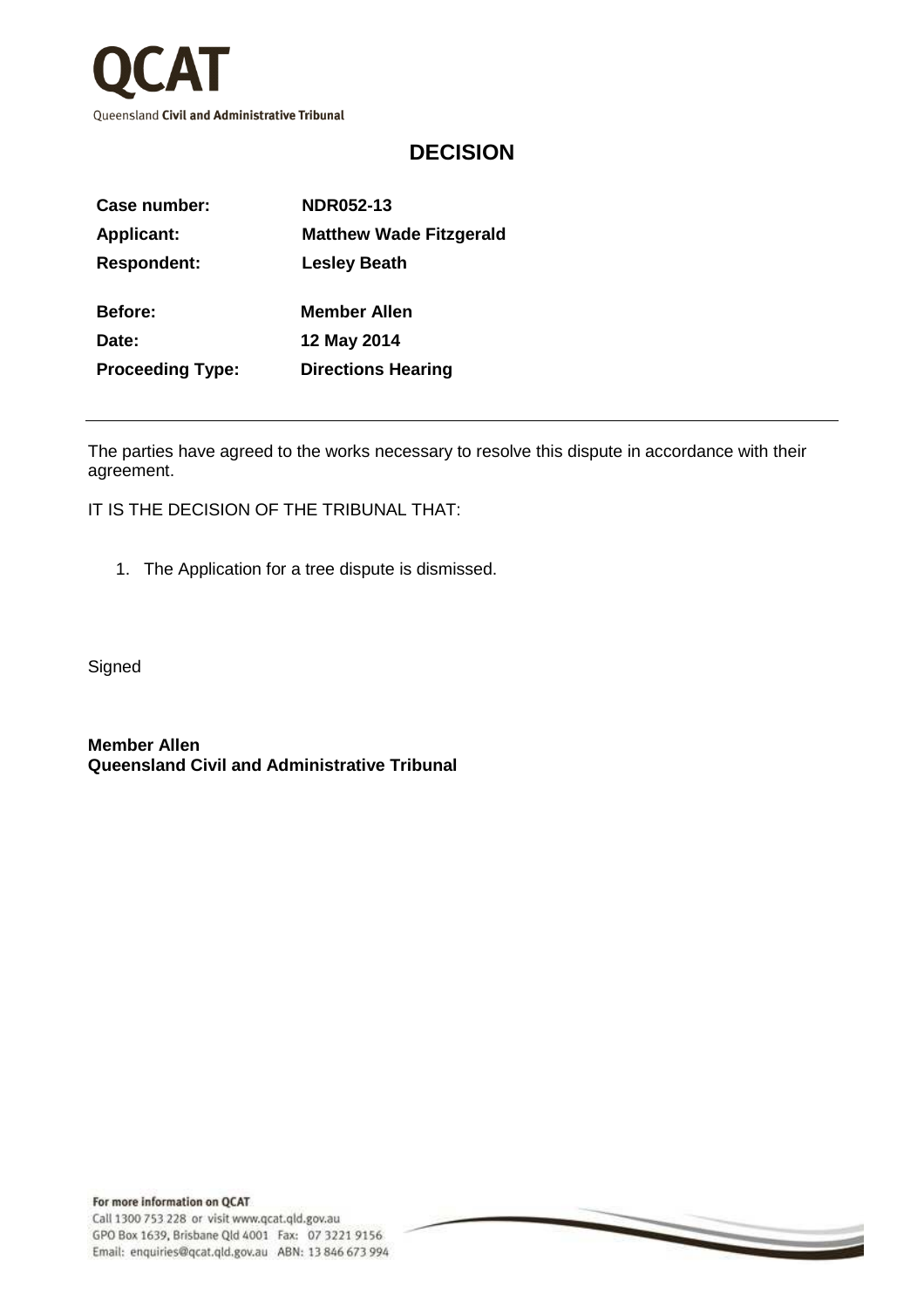

## **AGREEMENT**

| Case number:            | <b>NDR052-13</b>               |
|-------------------------|--------------------------------|
| <b>Applicant:</b>       | <b>Matthew Wade Fitzgerald</b> |
| <b>Respondent:</b>      | <b>Lesley Beath</b>            |
| <b>Before:</b>          | <b>Member Allen</b>            |
| Date:                   | 12 May 2014                    |
| <b>Proceeding Type:</b> | <b>Directions Hearing</b>      |
|                         |                                |

## THE PARTIES AGREE THAT:

The registered owner of the lot at 15 Killarney Ave MANLY WEST QLD 4179 ("the Tree-Keeper") arrange to have the following works carried out on the tree/s the subject of the dispute ("the Works"):

- 1.
- a. **Tree 1 (**Corymbia maculata commonly known as a Spotted Gum**)** to resolve the issue of tree branches overhanging the applicant's property reduce the branch length by removing the branch at the growth point at mid branch extension to resolve;
- b. **Trees 3 to 6** (all Melaleuca sp. commonly known as Paperbarks) to be pruned to the most suitable growth points at around the boundary line so as to rectify damage caused by previous incorrect pruning;
- c. and **Tree 7** (Acmena sp. commonly known as a Lillpilly) a reduction of no more than 50% of the existing canopy overhanging the applicant's property should be performed (pruning to be performed to natural branch junctions and should not result in any stubs) (the initial works)
- 2. The initial works are to be completed within 60 days of the date of this agreement.
- 3. Future maintenance is to be performed by the tree keeper to maintain the trees at their spread after the initial pruning at two (2) yearly intervals as regrowth develops (the subsequent works).

4.

- a. All works are to be performed in compliance with the requirements of Australian Standards 4373-2007 "Pruning of amenity of trees."
- b. Climbing spurs/climbing gaffs/climbing irons shall not be used during the works.
- c. All works shall be performed by a minimum Australian Qualifications Framework (AQF) level three (3) qualified Arborist under supervision by a level 5 Arborist.
- d. The attending Arborist/company shall provide proof of current public Liability.